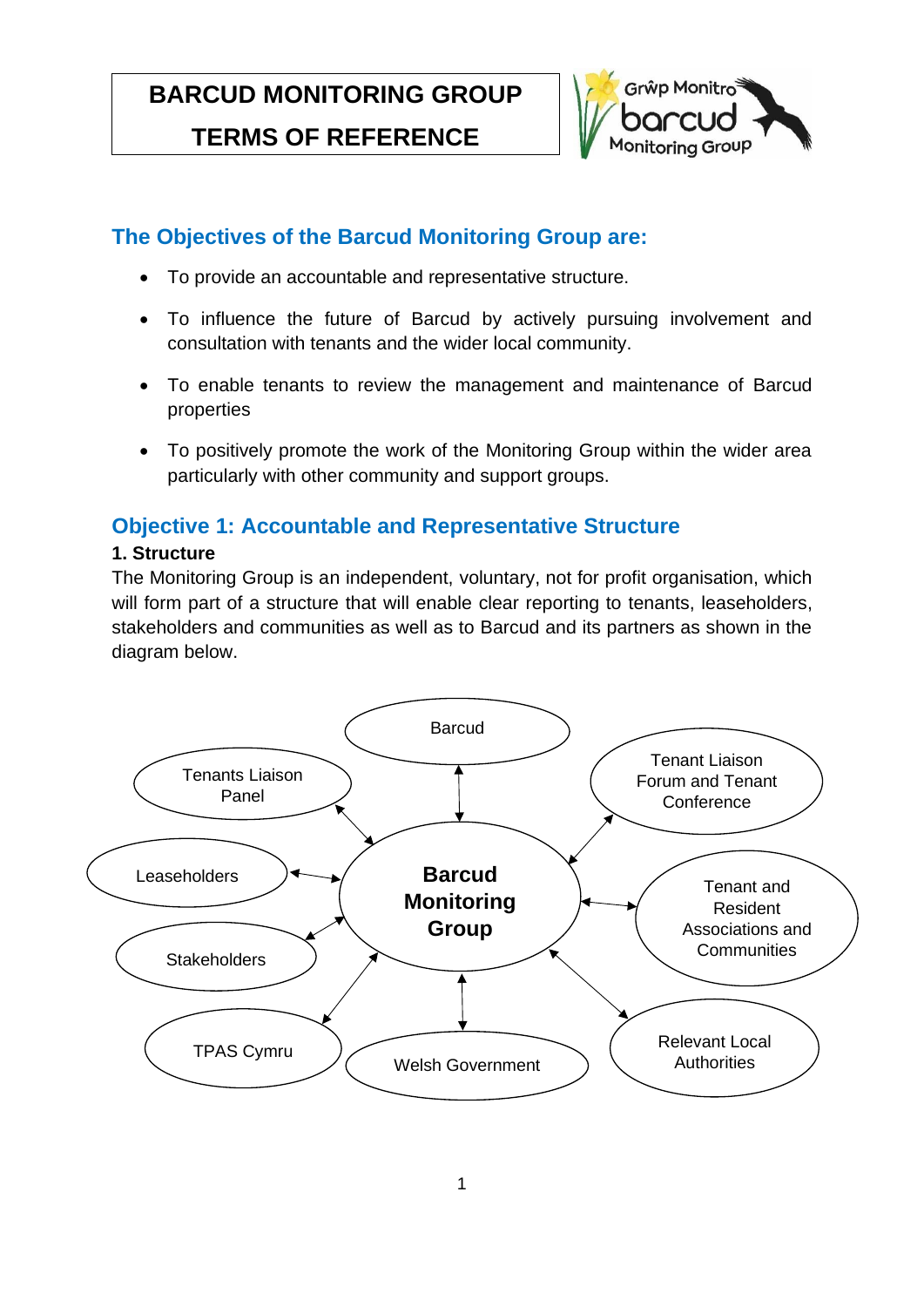The Monitoring Group will operate on the basis that every member has a part to play and a right to participate fully in its discussions and decisions. Members will, however, be required to express their views courteously and without offence to others.

Should members fail to do so when reminded of this obligation; they will receive a formal warning from the Chair, which will be minuted. Any further breaches of conduct will result in the offending member being removed from the Monitoring Group.

### **2. Membership**

The Monitoring Group will have no more than **26 members** in total and will comprise of the Chairperson, Vice Chairperson, Secretary, Treasurer and 22 Committee Members. Two of these 22 places will be earmarked for leaseholder representatives.

Membership of the Group will be reviewed as part of an annual review, to ensure representation is being achieved. **Neither a County, Town nor Community Councillor can be a member of the Group, due to incompatibility of the position.**  As part of the annual review, a skills audit of members will be carried out with the help and advice of the Tenant Involvement Officers, to identify any opportunities to train people to fulfil their roles and their potential.

**Any member absent from three meetings without giving apologies in advance will be removed from the Group. Apologies must be given to an Officer of the Group only.** 

### **Family membership**

Family members are entitled to membership of the Group. In such cases where there exists more than one family member or more than one member from the same household then only one of these members may hold an officer position, within the Group and/or be a cheque signatory.

All members except the Chair, will have a vote, with the Chair having a casting vote, if necessary.

### **Co-option**

The officers of the Group are to be elected at the Annual General Meeting of the Group, which is to be held in the month of November, in order for their appointments to be ratified by tenants in attendance at the Tenants Liaison Forum, which is to be held in the month of February. To fulfil the requirements of the Group, such as being quorate at the Tenant Liaison Panel meetings, then the officers may co-opt members to fill any vacancies in accordance with the below criteria:

- If one or more officers is unable to fulfil their duties as an officer for a period of time longer than one month then the remaining officers reserve the right to coopt members of the Group at its discretion.
- No more than two co-opted members can hold an officer position at any one time.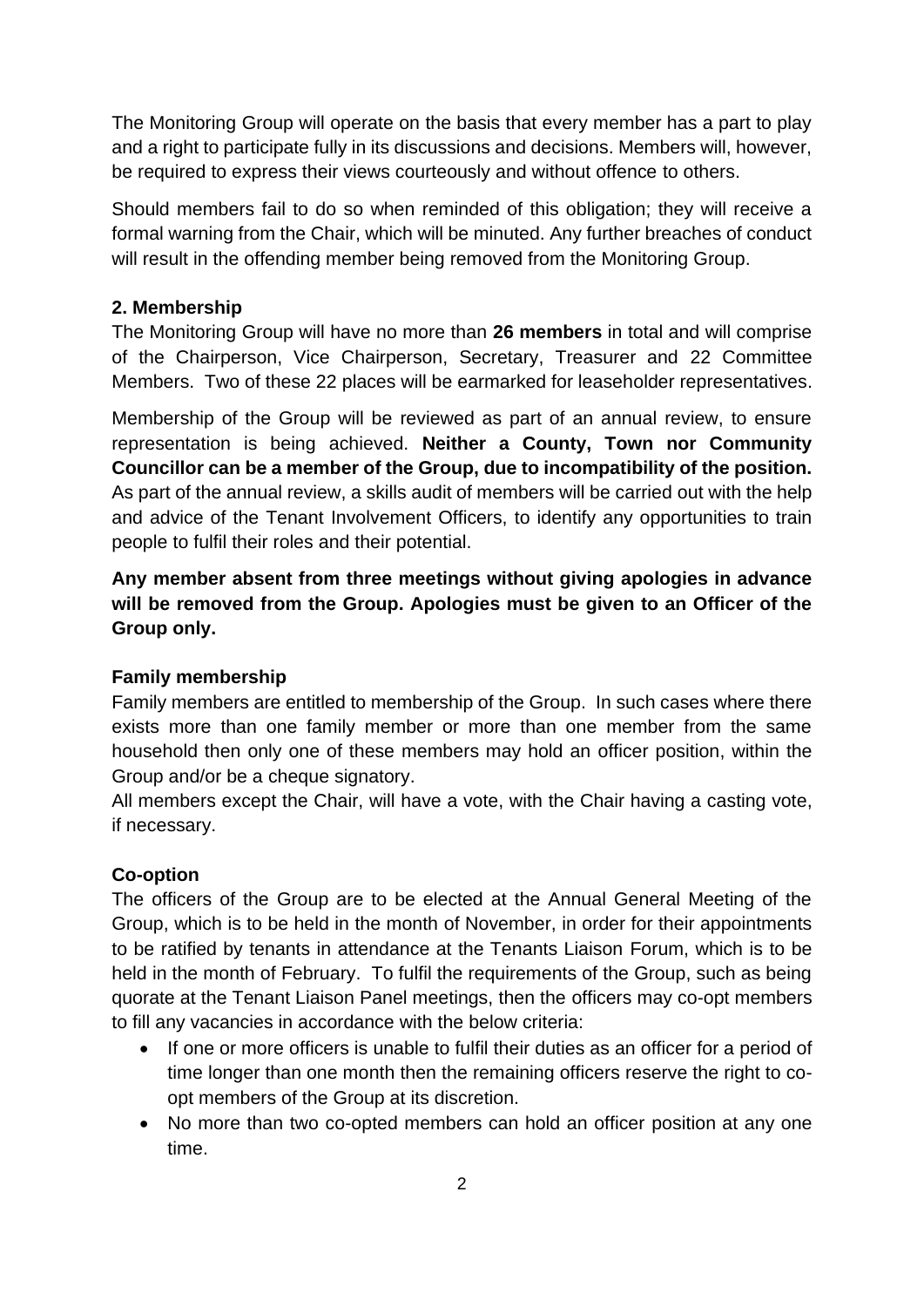- The co-option of a member will be ratified at the next general meeting of the Group.
- The co-optee must stand down on the return of the absent officer.

As required, other persons or organisations will be invited to attend and address the Monitoring Group meetings with such attendance to be agreed by the Monitoring Group in advance, unless exceptional circumstances should arise, where the Chairperson can make an informed decision.

### **Co-option - Independent Advisor**

- Where the group deems it is necessary, it may co-opt up to 2 independent advisors.
- This person does not have to be a tenant of Barcud but must possess skills which will assist the group in meeting its obligations.
- The person cannot be a County, Town or Community Councillor.
- The person must adhere to the groups governance material and sign the relevant agreements.
- Membership of the group must be approved through the groups voting process.
- The person cannot be an officer of the group but can be a co-signatory
- The person must stand down at the group's next AGM but can be re-elected if the group deems it necessary.
- The person will not have voting privileges.
- The person may claim travelling expenses when attending the group's monthly meetings and or meetings previously approved by the officers of the group.
- Other expenses must be approved by the officers of the group.

### **3. Code of Conduct & Confidentiality**

Members of the group will abide by the code of conduct and the confidentiality policy.

### **4. Finance**

The signatories to the bank account will be at least four members, preferably officers chosen by the group. They should be from different households and not be related. Signatures by any two of the four named signatories will be required for all cheques. Expenditure outside of the daily functions of the Group will require prior agreement from Barcud. No payment for such activity will be made without the organisations consent. All claims must be accompanied by a completed "travel/expenses claim form" and receipts, where applicable. All claims must be in accordance with the criteria outlined on the "travel/ expenses claim form". For accounting purposes, all members are encouraged to deposit their cheques at their earliest convenience.

### **5. Frequency of meetings**

A minimum of 6 Monitoring Group meetings will be held every year. The meetings will be arranged by the Monitoring Group with the support of Barcud's Tenant Involvement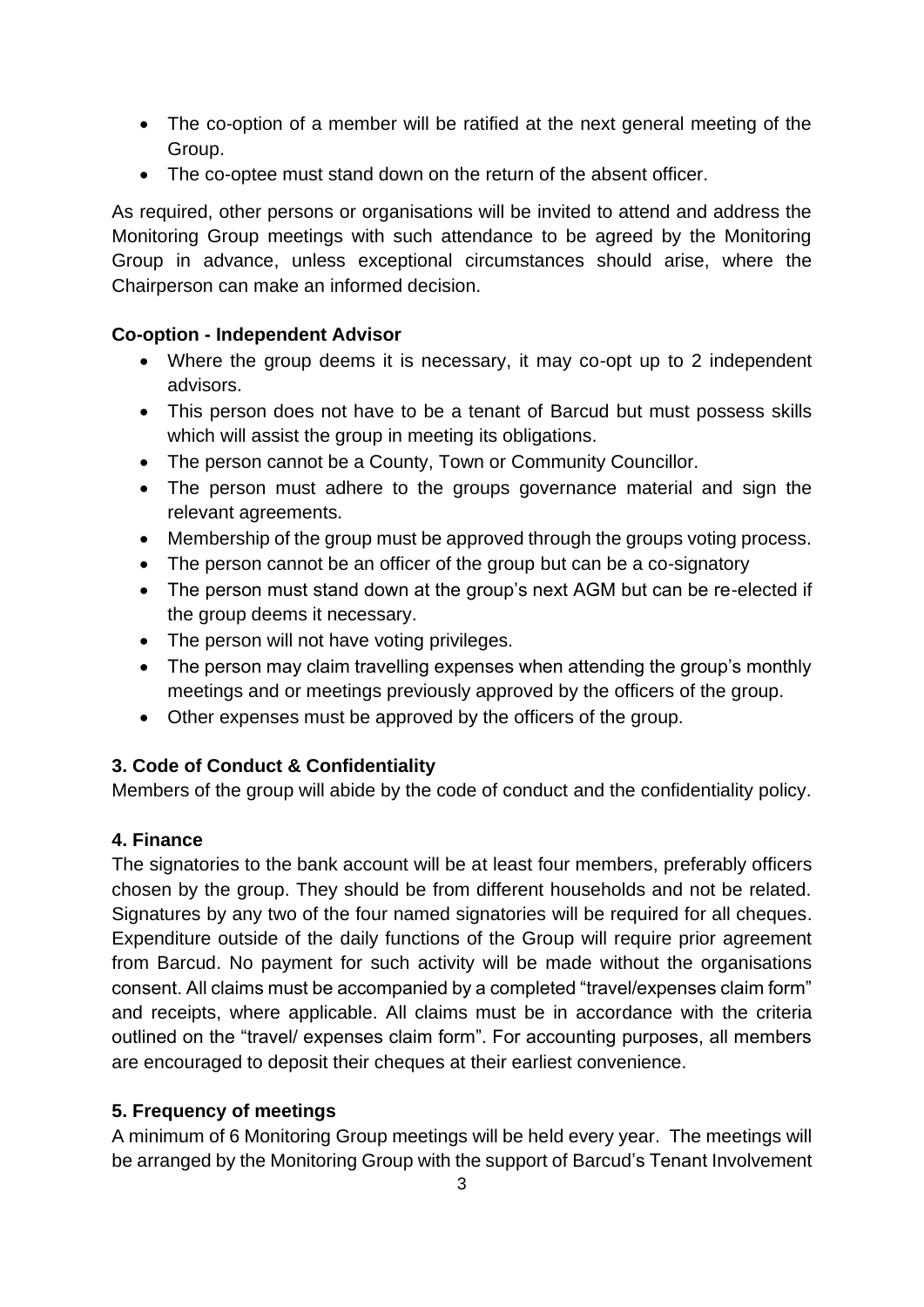Officers. Meetings will normally be held on the last Friday of the month **10.30am – 1.00pm**, at a venue agreed by the Group. In addition to this, four officers of the Group will meet a minimum of 6 times a year with Barcud's Leadership Team.

## **5.1 Quorate**

For the Monitoring Group to be quorate there must be 6 + 1 members present at each Monitoring Group meeting, with a minimum of 2 officers in attendance, to conduct the business of the meeting. Where the quorum is not met the meeting will be postponed.

## **6. Reporting**

To ensure that Barcud is kept up to date with Monitoring Group business, the following information will be provided to them:

• Reports to Barcud Leadership Team or Performance Managers at the monthly Tenant Liaison Panel meetings.

## **7. Support from Barcud**

- Supporting and servicing of the Monitoring Group
- Agreeing a formula by which the Monitoring Group will be funded from.
- Provide training for all members of the Monitoring Group to ensure:
	- o Understanding of the role and processes of the Monitoring Group
	- o Knowledge of any relevant policies and decision making structures
	- o Skills for working with community and voluntary groups
- Paying reasonable expenses incurred by Monitoring Group members whilst acting on behalf of the Monitoring Group.

# **8. Support to Tenant Liaison Forum (TLF)**

Provide regular reports to the TLF on the progress of the Monitoring Group and ensure issues of general concern raised by tenants / residents are recorded at Monitoring Group meetings.

# **Objective 2: Influence the future of Barcud while actively pursuing involvement and consultation from tenants.**

- To develop a clear Community Engagement Strategy based on Barcud's Tenant Involvement Strategy and Action Plan
- To actively promote and work in partnership with other community and support groups/organisations to tackle the variety of issues identified within Barcud's communities.

# **Objective 3: Monitoring & Review**

The Monitoring Group will monitor and review the performance of Barcud and receive performance information - for discussion and comment – on:

• Day to day repairs performance